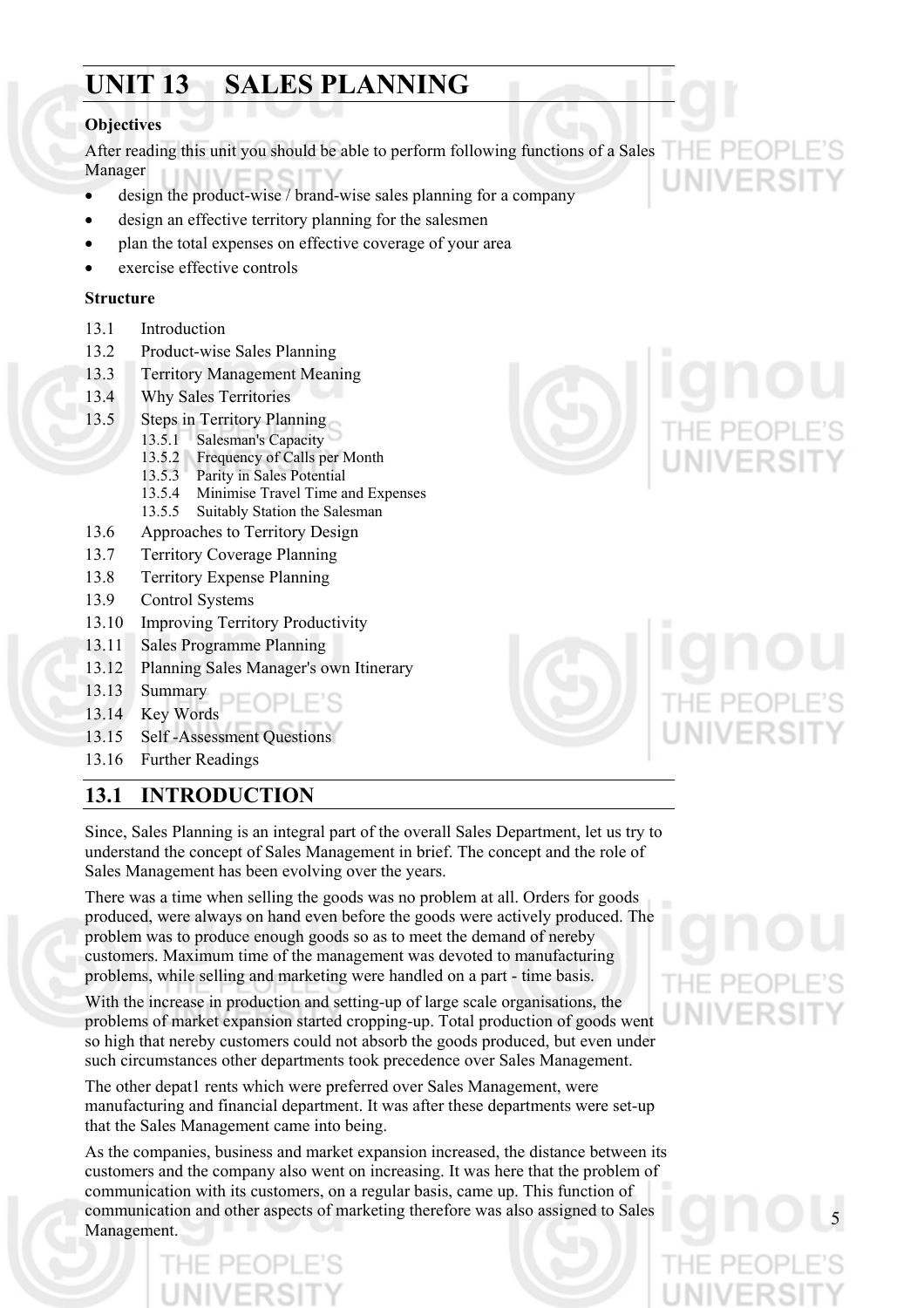6

Interestingly, as more and more goods were produced, the differentiation between the similar goods of different manufacturers started becoming more and more difficult. Thus a need for the specialised job functions of advertising, promotion, marketing research etc. was felt. Though initially all these functions (now assigned to of marketing Management) were assigned to Sales Management, later on separate specialised functional departments for these functions were created and grouped under the Marketing Manager rather than a Sales Manager.

Thus, we can very well infer, that the meaning of Sales Management has been undergoing a change over the years. Initially it meant the market expansion and the management of sales force. Later on all the marketing activities like advertising, sales promotion, marketing research, pricing etc. were also assigned to it. But still later the term Marketing Management was used to define the broader Concept and the term Sales Management was defined as "Planning, Direction, and control of personal selling, including recruiting, selecting, equipping, assigning, routing, supervising, paying and motivating the sales force." When looked from the top and given an overall view, the Sales Management is responsible for organising the sales process, both within and outside the companies. Inside the organization, it builds an informal organisation structure which ensures effective communication not only inside the sales department but also in its relations with other organisational units. And outside the company, the Sales Management has to service as the company's representatives with the customers and other external organisations. Apart from the responsibilities listed above, the Sales Management is responsible for some other important functions too. Some of these functions are important in making some key marketing decisions such as budgeting, deciding the objective, sales force size, territories etc.

While performing all these important tasks of sales effort management and personal selling effort, the Sales Managers have to plan. This planning consists of sales territory planning, product-wise sales planning, manpower planning etc. All such planning is the centre of our discussion here.

# **13.2 PRODUCT-WISE SALES PLANNING**

Productive Sales Planning entails planning the unit-wise sales for various products of a company. This is done, usually in organisations, on annual, quarterly and monthly bases. Once, the product-wise planning is completed for the organisation, it can then be divided into regional, area and territory-wise planning. An example of the Product-wise Sales Planning for a company having 6 products can be as follows:

| <b>Total</b><br><b>Sales Value</b> | Value<br>Per Unit | <b>Unit-wise</b><br>$\mathbf{A}$ | Product | S.No      |
|------------------------------------|-------------------|----------------------------------|---------|-----------|
| ш<br>(Rs.)                         | (Rs.)             | <b>Sale Plan</b>                 |         |           |
| 1,00,00,000                        | 1,000             | 10,000                           | A.      |           |
| 1,10,00,000                        | 100               | 1,10,000                         | B.      | 2.        |
| 10,00,000                          | 50                | 20,000                           | $C$ .   | $V = 3.5$ |
| 18,75,000                          | 25                | 75,000                           | D.      | 4.        |
| 35,00,000                          | 35                | 1,00,000                         | Ε.      | 5.        |
| 40,00,000                          | 80                | 50,000                           | F.      | 6.        |

## **Company XYZ Product-wise Sales Planning for the Financial Year 1998-99**

Rs.3,13,75,000

Once this Product-wise Sales Planning is acceptable to the Top Management, the same can be divided into regional, area-wise and territory-wise sales planning.

While determining the sales plan for each product, the Sales Management has to derive the Market Potential, Sales Potential and the Sales Forecast for their products. Market Potential is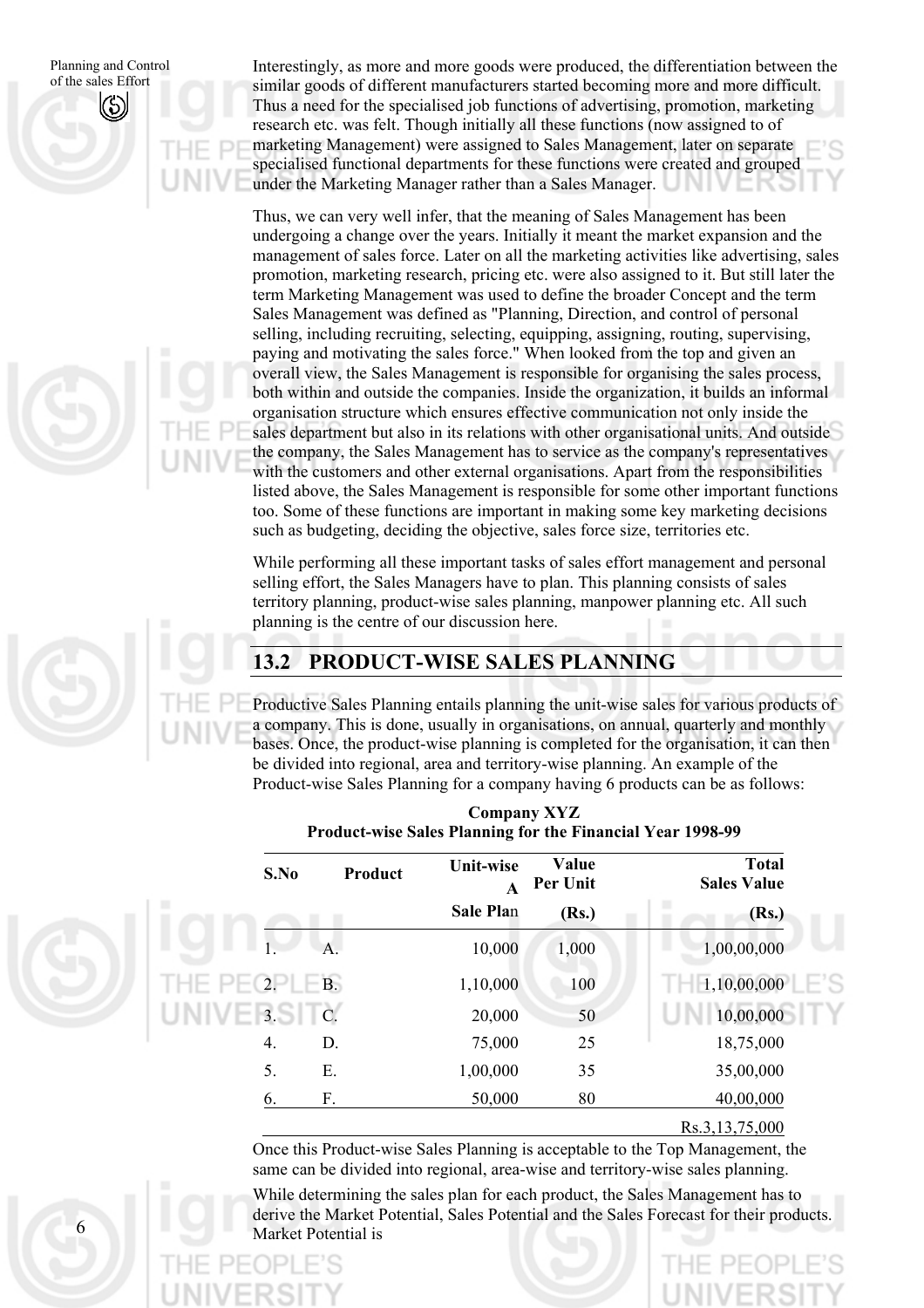Sales Planning the total number of units of a product which can be sold by all the companies in a given market. For example, the market potential of 10 million cars in India, would indicate that combined sales of all the car manufacturers will not be more than 10 million cars in a year in our country. Sales potential, on the other hand, would indicate maximum units of product which a single manufacturer can sell in a given market in a year. For example, the sales potential of 5 million cars for Maruti Udyog Limited would indicate that the company can sell a maximum of 5. million cars in India in a year.

Sales Forecast, indicates the number of units of a product which} that single manufacturer actually plans to sell. For example, Sales Forecast of 2.5 million cars of Maruti Udyog Limited would indicate that this company plans to sell 2.5 million cars out of total sales potential of 5 million carox that it can sell. A company goes for a lower sales forecast than its sales potential, because of various reasons like lower production capacity, limited working capital, scarce availability of raw material etc.

While deciding on Sales Forecast, the Sales Management should try and find out the answers to following questions.

- 1. What is the number of its customers. This should include the present customers as well as the potential or planned or future customers (planned or future customers would be the ones that Sales Management wants to include in the year for which the sales forecast is being made).
- 2. What is the size of the customers (The ABC Analysis of the customers in terms of their sales turnover, profit etc.).
- 3. What products will they purchase.
- 4. Why do they buy such products or what are their needs to buy such products.
- 5. How much quantities do they buy for a particular product.
- 6. How many times, in a year do they buy such products.
- 7. Under what conditions do they buy. Whether they buy on cash or credit.
- 8. What is the competition doing in these product markets or even what the competition is expected to do.

Realistic and fact - based answers to all these questions plus the information on what marketing activities our own company is going to perform, will help determine the product-wise sales.

## **Activity 1**

Plan the product-wise sales planning for the company ABC Limited with six products / brands with the help of following data.

| S. No | <b>Brand</b> | <b>Value Per Unit Market</b><br>(Rs.) | <b>Potential</b>   | Sales Forecast as Percentage of<br><b>Market Potential</b> |
|-------|--------------|---------------------------------------|--------------------|------------------------------------------------------------|
|       |              | 10,000                                | 100 Units          | 25%                                                        |
| 2.    |              |                                       | 100 1,00,000 Units | 10%                                                        |
|       |              | 5,000                                 | 500 Units          | 50%                                                        |
| 4.    |              | 2,500                                 | 1,000 Units        | 20%                                                        |
|       |              | 3,000                                 | 200 Units          | 25%                                                        |
|       |              | 5,00                                  | 5,000 Units        | 60%                                                        |

......................................................................................................................................... .........................................................................................................................................

- .........................................................................................................................................
- .........................................................................................................................................

# **13.3 TERRITORY MANAGEMENT MEANING**

A sales territory represents a group of customer accounts, an industry, a market or a specific geographical area. Some of the factors that influence sales volume of a territory are territory



**JIVERS**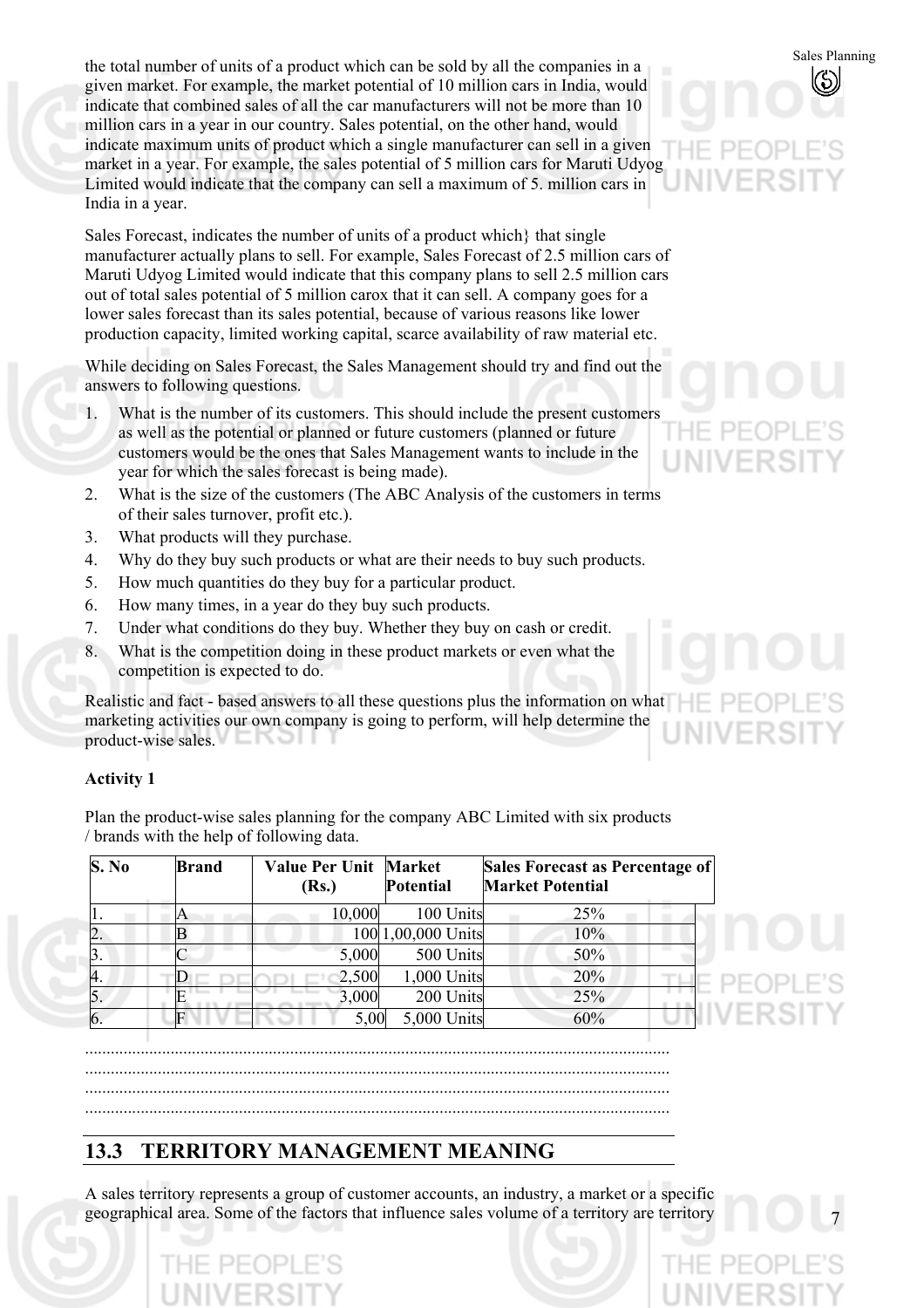8

size, its market potential, number of customer accounts, firms experience and market share in of the Sales Effort the territory, quality of sales person assigned and the frequency of sales calls made. One of the important function of sales management is to set up sales territories with optional profit potential. The major. factors that govern the territory size are, number of customers and prospects, call frequency on existing customers, and the number of calls that sales persons makes in a day.

# **13.4 WHY SALES TERRITORIES**

First of all, let us discuss why sales territories are carved. Sales territories are established for achieving some of the following goals.

**Proper Market Coverage:** Systemic mapping of sales territories facilitates sales persons in effectively combing the territory, covering present as well as potential customers. Proper understanding of the market potential helps in establishing an ideal territory which represents a seasonable workload for the sales person while assuring that all potential customers can be followed up as desired.

**Effective Deployment of Sales force:** Proper knowledge of the demands of the sales territory results in assignment of the right person for the territory. The specificity in job description and responsibility definition paves the way for parity in workload and potential among sales person. Therefore when territories are distributed equitably to the sales persons fewer conflicts arise from calling someone else's customer and on workload carried out.

**Efficient Customer Service:**. Well designed sales territories improve buyer seller contacts and enable better customer orientation on the part of the sales person. This results in regularity of customers call as provision of more satisfying customer service.

**Objective Evaluation of Sale Force:** Comparison of the sales persons performance to the potential of the assigned territory results in their adjective evaluation. Territory by territory evaluation of the sales performance in turn, helps spot market condition as well as to make needed adjustments in the strategy.

**Improving Selling and** Marketing Productivity: A well designed sales territories coordinates territory selling activities with other marketing function of the company. Market planing on a territory basis can be used more effectively and efficiently of the sales quota and developing profits plans. Similarly sales and cost analyses can be done more easily on a territory basis than for the entire market. It has been found that launching advertising campaigns, selling. dealers on co-operative advertising, distribution point of purchase display or launching sales promotion schemes, are generally more satisfactory if the work is assigned and managed on a territory by territory basis rather than for the market as a whole.

# **13.5 STEPS IN TERRITORY PLANNING**

Territory Planning is another very important aspect of the total Sales Planning exercise. It should be carried out as systematically and as -scientifically as possible. Various steps to a scientific Territory Planning are as follows:

## **13.5.1 Salesman's Capacity**

A proper analysis should be made as to how many customers / prospects can a salesman meet in a day. The number of customers thus obtained should be multiplied with the number of, working days in a month, say 25 working days. The resultant number should determine the territory. For example, a salesman in a consumer product company is expected to call on 40 customers a day. This number when multiplied by 25 (working days in a month) would give us a figure of 1000. Thus, the salesman should be given a territory consisting of 1000 customers.

For a company in pharmaceutical industry the call average is 10 doctors / customers per day, and for a sales man in industrial products the call average is 4 to 5. Their territories -can be worked out, accordingly.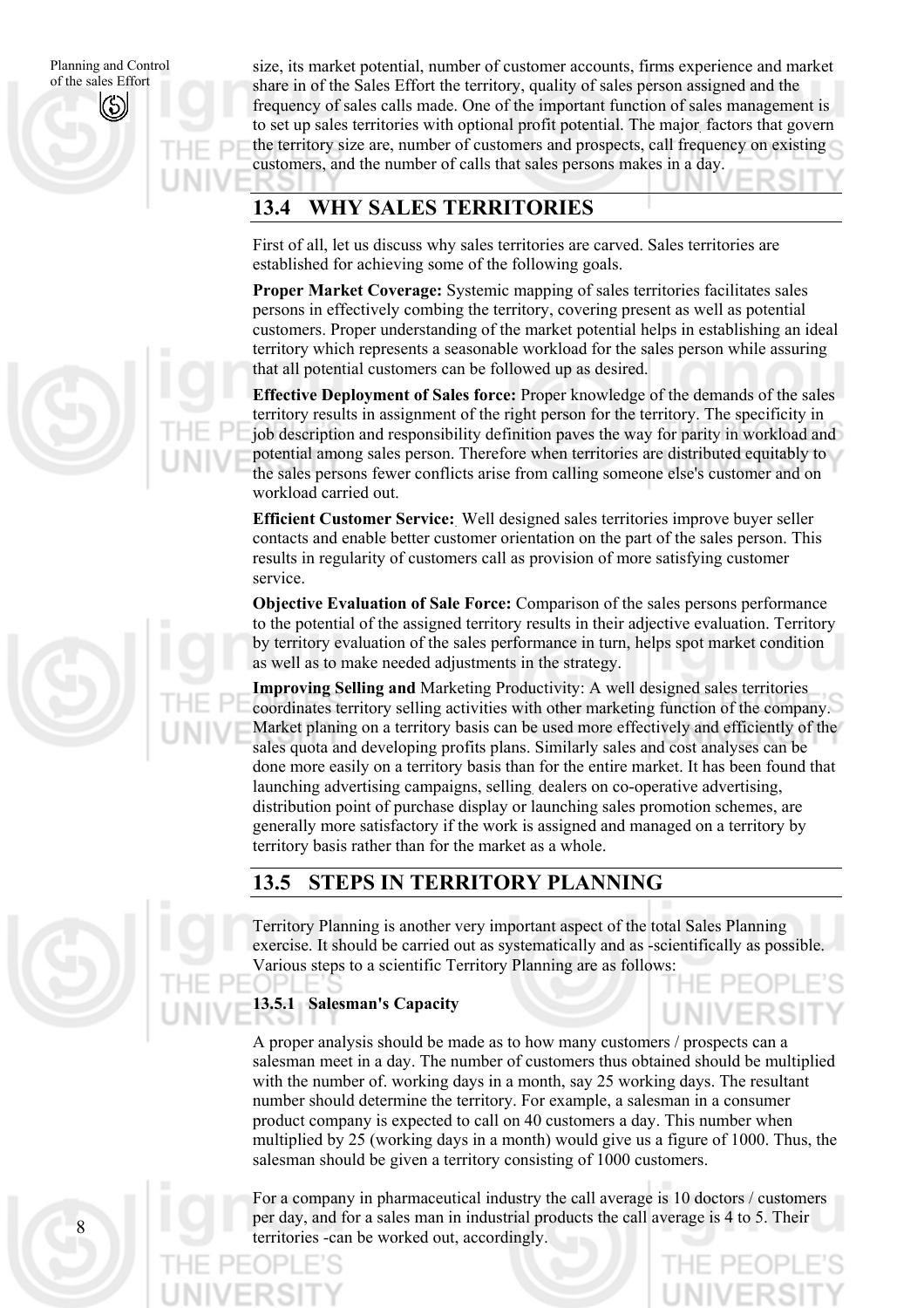# Sales Planning **13.5.2 Frequency of Calls per Month**

The Sales Management should also decide the frequency of calls per month to each customer. An A class customer can be visited twice - a - month also, while B and C class customers can be visited once - a - month. The sales man should devote time with individual customers on the basis of the sales potential of each customer. More the potential, more should be the time devoted.

## **13.5.3 Parity in Sales Potential**

Various territories should have some parity in sales potential. This enables more realistic appraisal of various salesmen though there would be some difference in the capacity of various salesmen to perform. One territory of sales potential of Rs. 1, 00,000/- can not be compared with the other with potential of Rs. 50,000/- .

Let us discuss it with the help of some. illustrations so as to understand it with clarity. Suppose there are three territories which have to be managed by the sales manager. These territories are A, B and C. The sales potential of each territory is Rs. 10, 00,000/-, Rs. 8, 00,000/- and Rs. 7, 50, 000/- respectively. The sales manager has three salesmen too with their respective ability index of 1.0, 0.9, and 0.8 respectively. The sales manager will obviously assign territory A to the first salesman, territory B to the second and territory C to the third salesman. This will optimise the actual sales achieved and such a situation will allow for realistic appraisal of all his salesmen also.

Let us now take another example where the sales potential of territories A,B and C is Rs. 10,00,000/- Rs. 5,00,0001- and Rs. 4,50,0001- respectively. In this case, the appraisal of all the salesmen can not be a realistic one. Even if the salesman with the lower ability index of 0.9 is assigned to territory A, his achievement (Rs. 10,00,000 x 0.9 - Rs. 9,00,000/-) will be more than the salesmen with the ability index of 1.0, assigned to territory B, his achievement being Rs.  $5,00,000 \times 1.0 = \text{Rs. } 5,00,0001$ . Though the ability of the second salesman is more than that of first salesman, his achievement will be lower and hence his appraisal will also be lower.

In such a case the sales manager should divide the territory with the sales potential of Rs. 10, 00,000/- into two territories of Rs. 5, 00,000/- each and put two salesmen, instead of one. This action would not only be conducive to a realistic appraisal of all the salesmen but would also help in realising the complete potential of territory A (Sales potential = Rs. 10,  $00,000/$ -)

A

E

R

C

D

 $H$ 

G

 $\mathbf F$ 

9

## **13.5.4 Minimize Travel Time and Expenses .**

The territory should be planned in such a manner where maximum amount of salesman's time is spent in interacting with the customers rather than in travelling. This would automatically reduce the expenses also.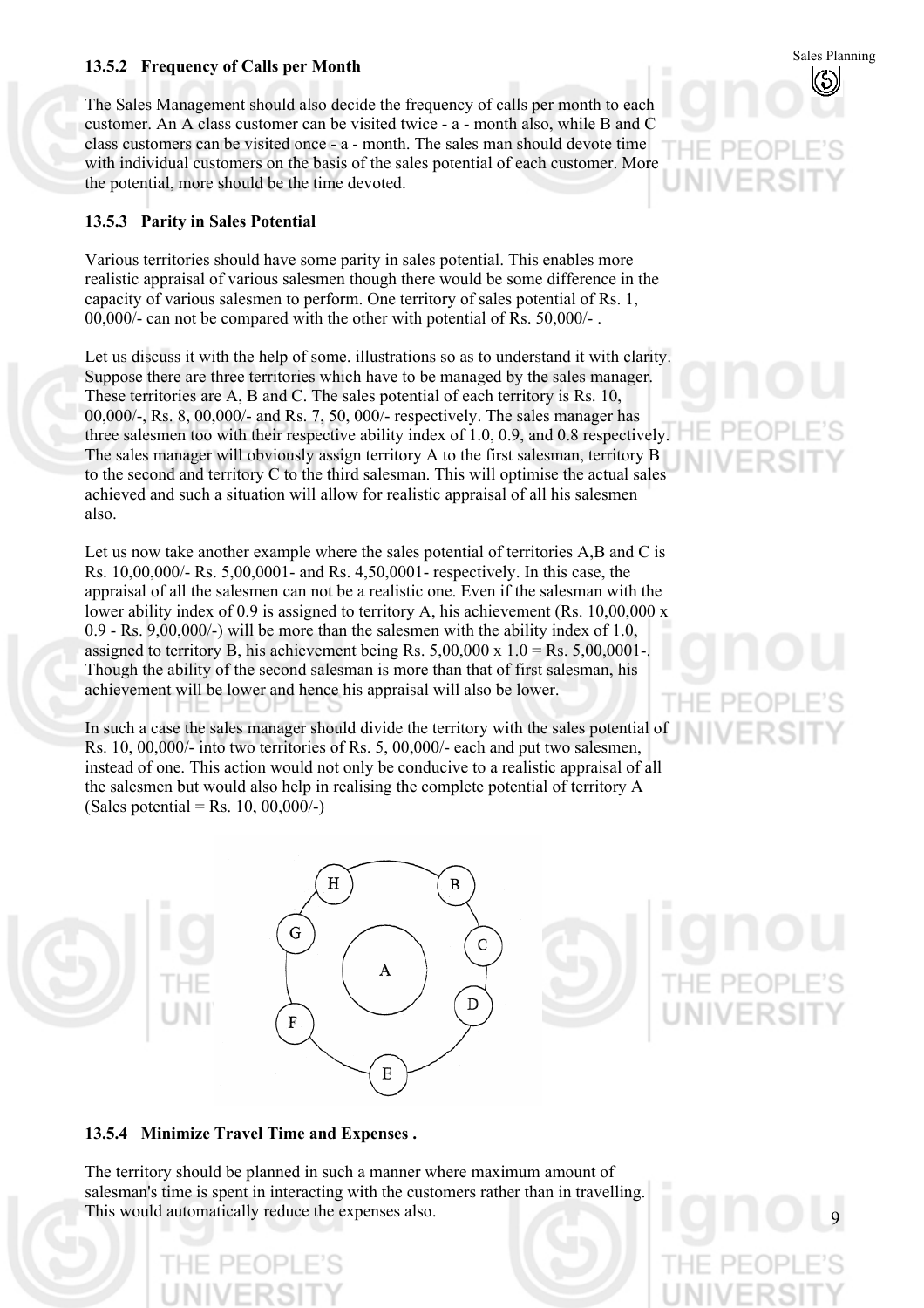$1<sub>0</sub>$ 

It will be worthwhile for us to discuss here various alternatives of shapes of a territory which can be of use to optimise the travel time, expenses and results (in terms of sales) . There are three general shapes in use. These are the circle shape, the clover leaf shape and the wedge shape.

The circle shape is appropriate for a territory where the concentration of customers is more or less the same throughout the territory. The salesman is based at a town which is near the center of his complete territory. This shape ensures almost equal concentration of the salesmen to all his customers because the time involved in travelling to any area of his territory will be the same.

This type of a sales territory is more common in fast moving consumer goods companies and pharmaceutical companies. .

The clover leaf shape is desirable for the companies marketing industrial goods. This shape is suitable when the customers are located randomly. In other words, their concentration is riot equal in all areas of a territory. In this shape, the salesman is based at the center of the territory and plans his tour to cover all customers along one leaf. This ensures that the salesman comes to his base town at the weekend, spends sometime to meet his customers here and moves for towns on other leaf, the next week.



D

G

Η

F

The wedge shape of a territory is suitable when the salesman is based at a town with dense population of customers and has to visit the satellite towns also for small customers or sparsely populated customers, such a shape we is an alternative to circle shape for companies marketing fast moving consumer goods or pharmaceutical products.

## **13.5.5 Suitably Station the Salesman**

J

A

The salesman should be based at a, place in his total territory, with the highest concentration of customers.

Ī

Suppose a territory consists of towns A, B, C, D, E, F, G, H, I and J and most of the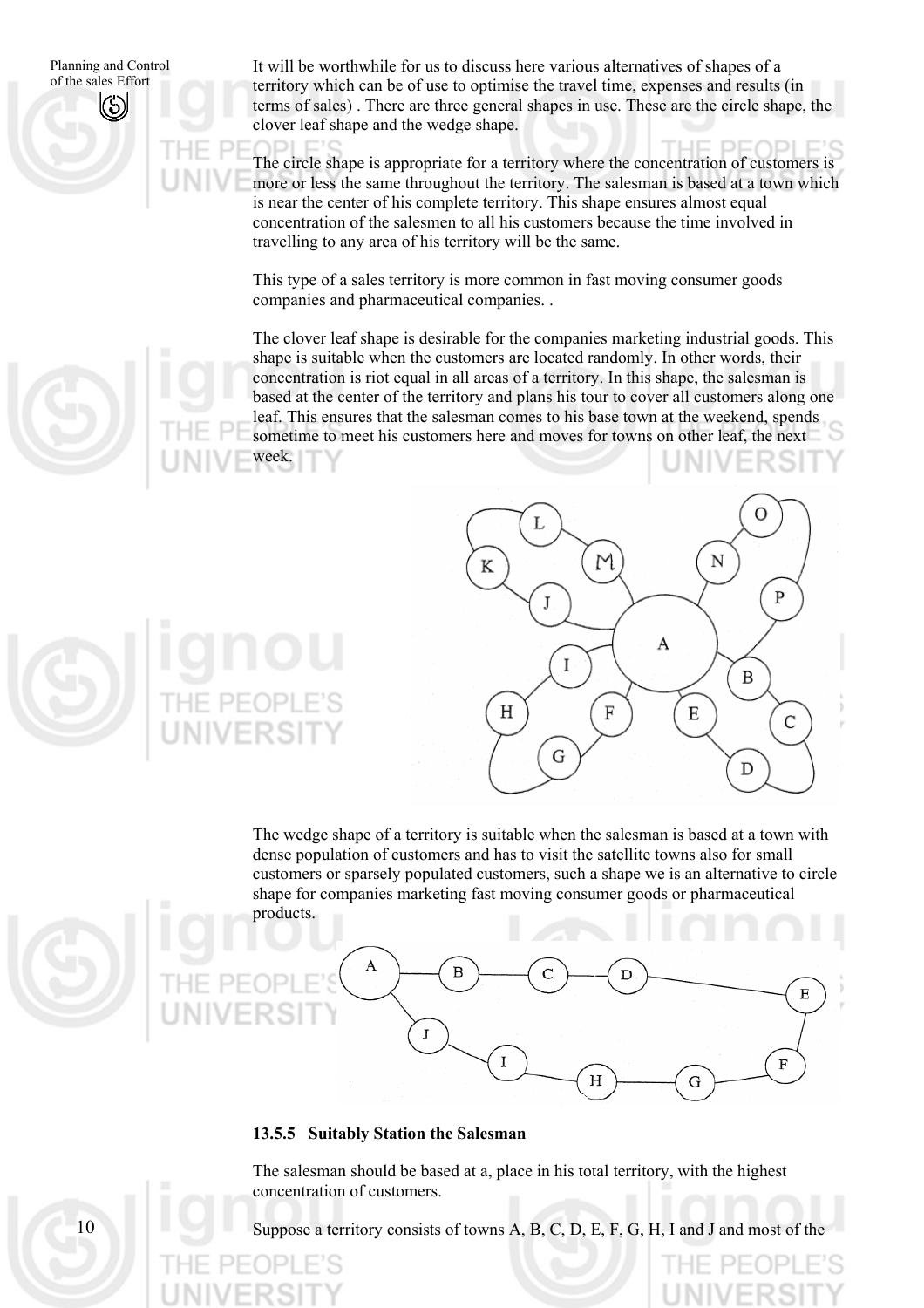Customers are located in town F, then the headquarter of the salesman should be town<br>F only Moreover other towns should be well connected with town F and distances F only. Moreover, other towns should be well connected with town F and distances should be minimum between the towns. This can be graphically represented as follows:

# FR B C I D  ${\bf F}$ G Ε łΕ.  $H$ **UNIVERS**

**JNIVERS** 

**EOPLE'S** 

**JNIVERS** 

(The dimensions of circle represent the concentration of customers in each town.)



In the graphic illustrated above, where the salesman is based at town A with low customer's concentration, the salesman will have to remain mostly on tour to meet more customers in town F, which will not only put more pressure on the time available to the salesman but will also increase his expenses on tour and travel.

## **Activity 2**

You are the Sales Manager with 5 salesmen reporting to you. Your area has following towns with the indicated sales potential / customers / concentration index.

Design an effective territory planning for all 5 salesmen reporting to you.

| <b>Town</b>       | <b>Sales potential/ Customer Concentration Index</b> | $\leftarrow$             |
|-------------------|------------------------------------------------------|--------------------------|
|                   | 100                                                  |                          |
|                   | 100                                                  |                          |
|                   | 80                                                   |                          |
|                   | 100                                                  |                          |
|                   |                                                      |                          |
|                   | 90                                                   |                          |
| h                 | 50                                                   |                          |
|                   | 35                                                   |                          |
| 8.                | 20                                                   |                          |
| 9.                | 20                                                   |                          |
| 10.               | 100                                                  |                          |
| $\overline{11}$ . | 70                                                   |                          |
|                   | PFOPLE'S<br>$1 - 11 - 1$                             | PFOPLE'S<br>--           |
|                   |                                                      |                          |
|                   |                                                      | $\overline{\phantom{a}}$ |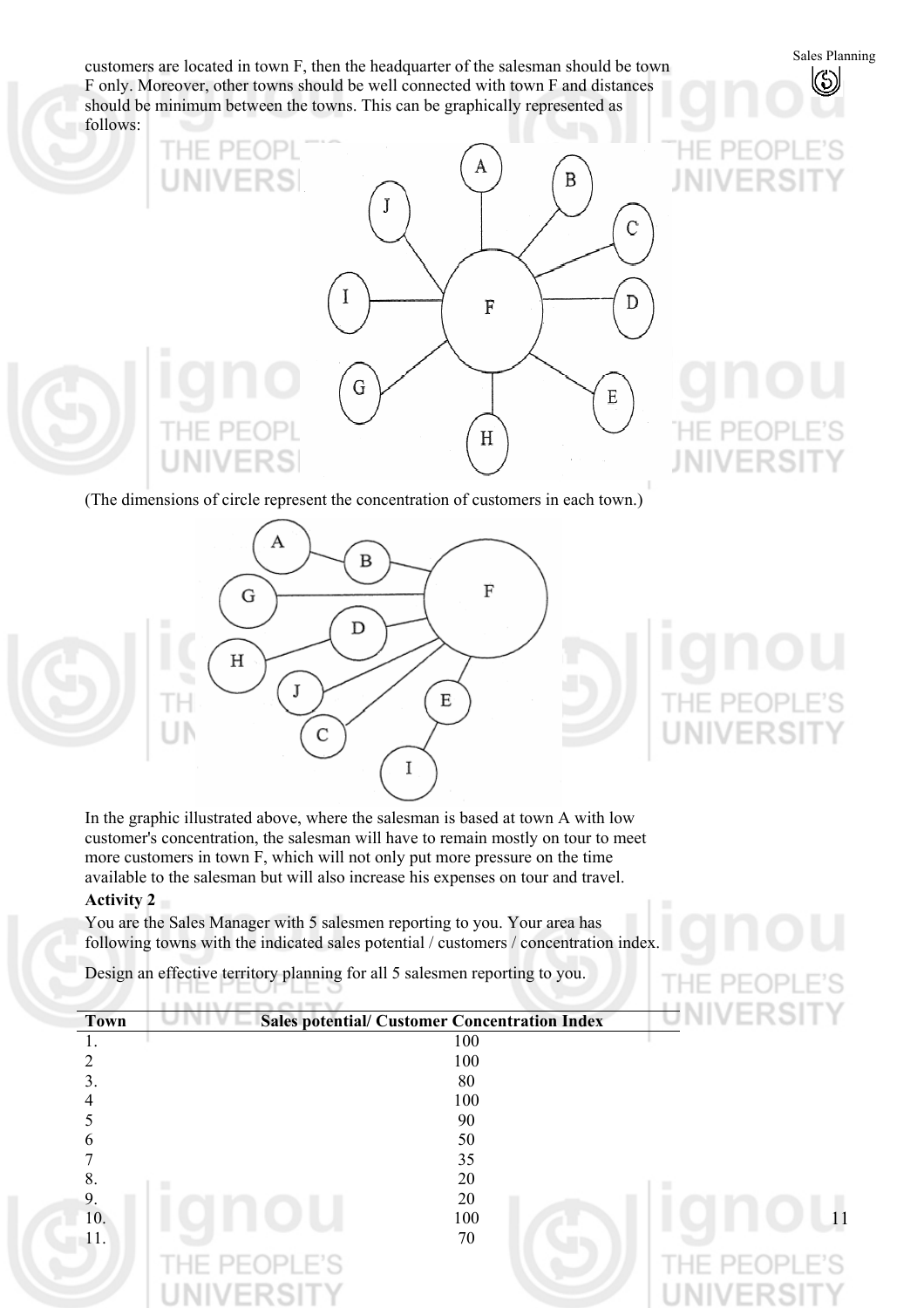

## ......................................................................................................................................... ......................................................................................................................................... .........................................................................................................................................

## **13.6 APPROACHES TO TERRITORY DESIGN**

The above discussion so far brings out that the design, assignment and management of sales territory plays a crucial role in the effective management of the sales functions. Given the dynamics of the market place, sales territories once formed to not hold good for ever, instead they evolve and undergo transformation in response to market needs. The two basic approaches commonly used for designing sales territories are discussed below:

- 1) The Market build up approach
- 2) Workload approach

**The Market Build Up Approach :** This approach estimates the present and potential product/service demand by looking as how the market is build up, that is, who are its present/potential users, and how much do they consume and at what frequency. Unfortunately it is not so easy as it looks.

Its major use is industrial goods companies where complete listing of users is feasible alongwith approximate consumption norms. Publications such as annual survey of industries, trade directories, state, District and city-wise list of manufacturing establishments etc. come very handy in this regard. Starting with one user industry in an area and then adding up all the relevant industries in that area one can estimate the potential for that `area. Aggregating the estimates for all the areas we arrive at on all India market potential for the product. To this we apply the firms market share objective and arrive at its sales potential. This sales potential when divided on territory basis constitutes the territory sales potential and specifies the corresponding level of sales and marketing support requirements for the territory.

For example, if for an ultrasound equipment manufacturer, the market potential for all the areas sums to 3000 and for Maharashtra state 600, i.e., 20%m then its might warrant the firm to invest 20% of its marketing and sales effort in Maharashtra. Given the customer wise market potential and the classification of customers into A, B, C etc categories, number and frequency of sales calls required to tap the sales potential among customer are determined. This leads to estimate of total sales call required per area, and number of sales persons required. Sales territories are then formed in a manner that the sales potential and workload for each territory is nearly equal.

**The Workload Approach:** W. J. Talley's Workload approach of territory design is based on creation of territories that are equivalent in terms of workload performed by sales persons. The steps involved in the creation of sales territories under this approach are:

- 1) Customers are grouped into Class Sizes according to the annual Sales Volume that the Company has.
- 2) Optimum Call frequencies for each Class of customers are estimated e.g. In one case



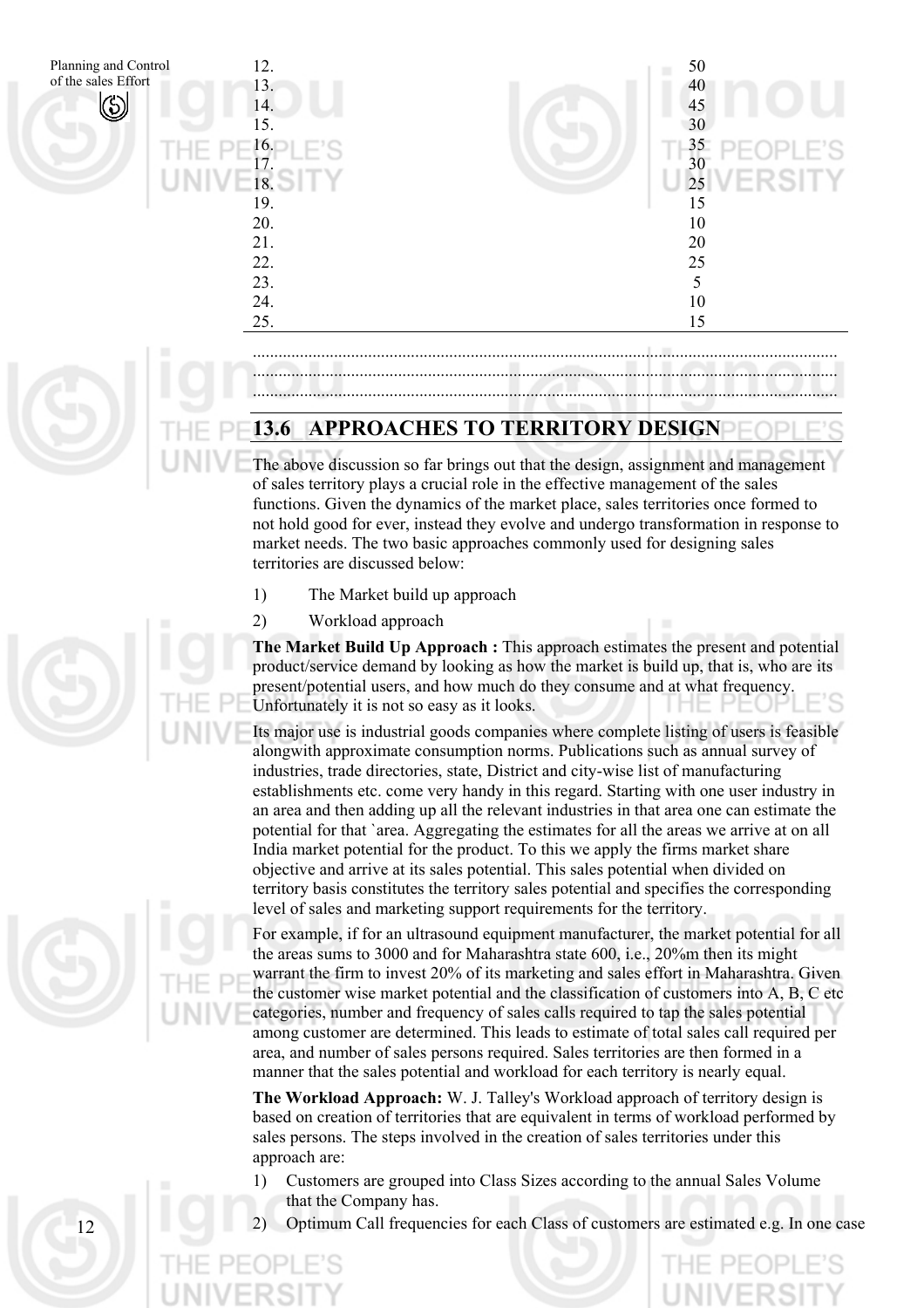present and potential customers are grouped into volume classes and then theoretical Sales Planning<br>Call frequencies are assigned to them Call frequencies are assigned to them.

- 3) Present and potential customers are then located geographically and arranged volume and value-wise.
- 4) The number of present and potential customer in each volume/value group is then Multiplied by the desired Call frequency to get a total number of planned calls required for each geographical control unit.
- 5) This is followed by determination of geographical control units in these that the carved out territory is combed to the maximum, giving adequate workload to the sales person as well minimising, if not eliminating the unproductive time spend in covering distance between two calls and post call activities.

The basic weakness of this approach is that, since the call frequency is already established it may not provide for development of mediocre or neutral customer accounts .into Super accounts due to lesser number of calls assigned to them. The other shortcoming lies in establishing parity in workload and potential territories, in different markets. In practice no two territories are equal in terms of travel time, current sales or potential. For example territory A may cover only two cities of state and be reasonably compact, whereas territory B might include five cities of a state. These inequities affect such sales persons the most, who are dependent mainly on commission on sales as their income in a specific territory. The workload approach to territory design, therefore would be more suitable in situation where sales persons are employed on fixed salary basis. If may be noted that as the market conditions change sales territories need adjustment and even redesigning. The principle of equating territories on marginal profit values make useful contribution in this regard.

## **13.7 TERRITORY COVERAGE PLANNING**

Territory coverage planning is nothing but a plan to systematically visit the customers as defined in step 2 above (Territory Planning).

Once the customers have been identified, the frequency of visits has been determined, and the potential of each customer ( and thus each town ) has been determined, the TERRITORY COVERAGE PLAN in now drawn.

Each town is listed on a sheet of paper and it is noted that on which date of the month, the salesman will visit a particular town. Mode of Transport is also indicated on the same sheet and the address of salesman or his contact point in each town is also mentioned. This enables the Sales Manager to contact the salesman in a particular town. a typical Territory Coverage Plan may look as follows.

> Company XYZ Territory Coverage Plan

Name of Salesman: Arvind Sharma Headquarterd: F Territory Coverage Plan for the Month of: January, '98 Date of Preparation: 25 / 12 / 97

| S.<br>No. | Date    | Town   | Mode<br>of<br>Travel | <b>Distance</b><br>From<br>НQ | Address, Telephone No.<br><b>Contact Point</b> |
|-----------|---------|--------|----------------------|-------------------------------|------------------------------------------------|
|           | 1.1.98  | F      |                      |                               |                                                |
| 2.        | 2.1.98  | F      |                      |                               |                                                |
| 3.        | 3.1.98  | F      |                      |                               |                                                |
| 4.        | 4.1.98  | F      |                      |                               |                                                |
| 5.        | 5.1.98  | F      |                      |                               |                                                |
| 6.        | 6.1.98  | Sunday |                      |                               |                                                |
| 7.        | 7.1.98  | F      |                      |                               |                                                |
| 8.        | 8.1.98  | F      |                      |                               |                                                |
| 9.        | 9.1.98  | F      |                      |                               |                                                |
| 10.       | 10.1.98 | F      |                      |                               |                                                |
| 11.       | 11.1.98 | F      |                      |                               |                                                |
| 12.       | 12.1.98 | F      |                      |                               |                                                |
| 13.       | 13.1.98 | Sunday |                      |                               |                                                |
|           |         |        |                      |                               |                                                |

HE PEOP **JNIVERS**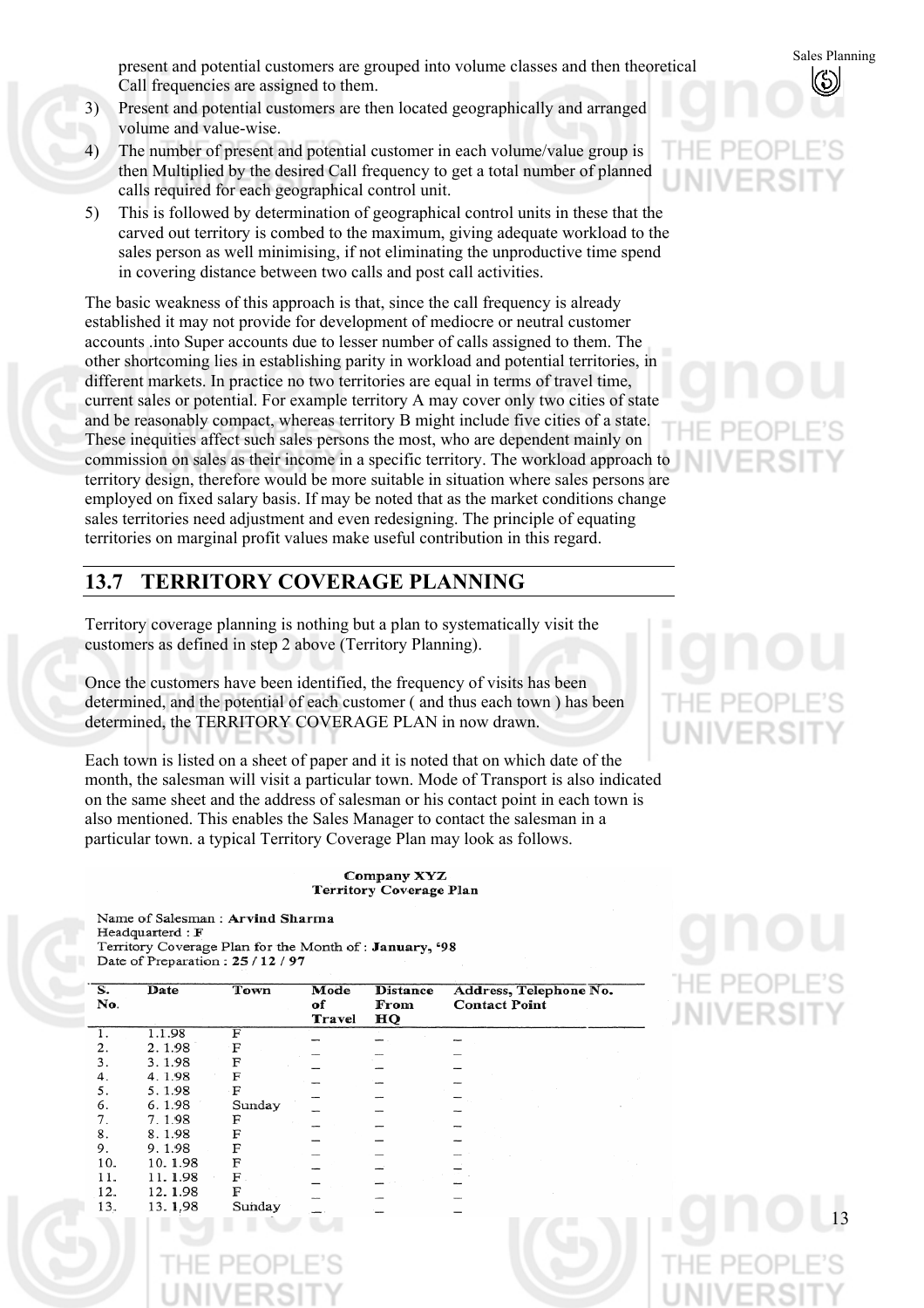

|    | 14. | 14.1.98 | А      | Bus   | 25 Km | Hotel Kuber         |  |
|----|-----|---------|--------|-------|-------|---------------------|--|
|    | 15. | 15.1.98 | А      |       |       |                     |  |
|    | 16. | 16.1.98 | в      | Bus   | 35 Km | Hotel Kuber         |  |
|    | 17. | 17.1.98 | в      |       |       |                     |  |
|    | 18. | 18.1.98 | С      | Train | 85 Km | Irawati Guest House |  |
| ÷  | 19. | 19.1.98 | С      | Train | 85 Km |                     |  |
| u, | 20. | 20.1.98 | Sunday |       |       |                     |  |
| ۰  | 21. | 21.1.98 | D      | Train | 95 Km | Amar Lodge          |  |
|    | 22. | 22.1.98 | E      | Bus   | 30 Km | Hotel Kushak        |  |
|    | 23. | 23.1.98 | G      | Bus   | 25 Km | Hotel Relax         |  |
|    | 24. | 24.1.98 | Н      | Bus   | 28 Km | Relax Hotel         |  |
|    | 25. | 25.1.98 | I      | Bus   | 12 Km | Virender Lodge      |  |
|    | 26. | 26.1.98 | F      |       |       | Ashok Guest House   |  |
|    | 27. | 27.1.98 | Sunday |       |       |                     |  |
|    | 28. | 28.1.98 | F      |       |       |                     |  |
|    | 29. | 29.1.98 | F      |       |       |                     |  |
|    | 30. | 30.1.98 | F      |       |       |                     |  |
|    | 31. | 31.1.98 | F      |       |       |                     |  |
|    |     |         |        |       |       |                     |  |
|    |     |         |        |       |       |                     |  |

It is appropriate to keep looking at Territory Coverage Plan at frequent intervals and the sales performance from each town in this plan.. This analysis helps the Sales Manager to take necessary steps to improve sales in a poor - performing town. It also helps him to take a decision to drop a town from the Territory Coverage Plan, if there are no chances of sales improvement. On the other hand, another town which was not being visited earlier but promises good sales potential, can be added to the Territory Coverage Plan.

Alongwith the Territory Coverage Plan, Sales Management can also plan for a Standard Customer List with each salesman. This list can also be reviewed periodically so as to find out the sales result from each customer. The individual customers can also be deleted from this list (if sufficient sales are not being generated from the customer) and new customers added (which have better sales potential).

## **13.8 SAFES TERRITORY EXPENSE PLANNING**

Once the Sales Manager has completed the Territory Planning and the Territory Coverage Planning, he can take a decision as to how many salesmen will be needed to cover all the customers efficiently and effectively. For example, if there are 10,000 potential customers in a Sales Manager's total area and one salesman can effectively cover 1000 customers every month (as illustrated in Territory Planning Para (I) above), the Sales Manger will require a total of 10 salesmen.

Once the number of salesmen has been decided, the Sales Manager can work out the expenses which will include salesmen's salaries, travelling expenses, bonus, incentives, fares and other administrative expenses. The total of all these expenses would provide the Sales Manager with Sales Territory Expense Planning.

Following illustration can be of use to understand the same in a better way.

| S. No. | <b>Particulars</b>                                                                    | Rate   | No. of   | <b>Total</b>    |
|--------|---------------------------------------------------------------------------------------|--------|----------|-----------------|
|        |                                                                                       | (Rs.)  | Salesmen | Amount<br>(Rs.) |
|        | Salary (including P.F. L.T.A., E.S.1.<br>etc.                                         | 4,000  | 10       | 40,000          |
|        | <b>Travelling Expenses</b><br>$(a)$ Rs. 100/- per day for 25 working<br>days / month) | 2.500  | 10       | 25,000,         |
| 3.     | Fare (Approximate)                                                                    | 3,000  | 10       | 30,000          |
| 4.     | Bonus $\omega$ 10% of salary per year)                                                | 400    | 10       | 4,000           |
| 5.     | Administrative Expenses                                                               | 500    | 10       | 5,000           |
|        | Total                                                                                 | 10,400 |          | 1,04,000        |

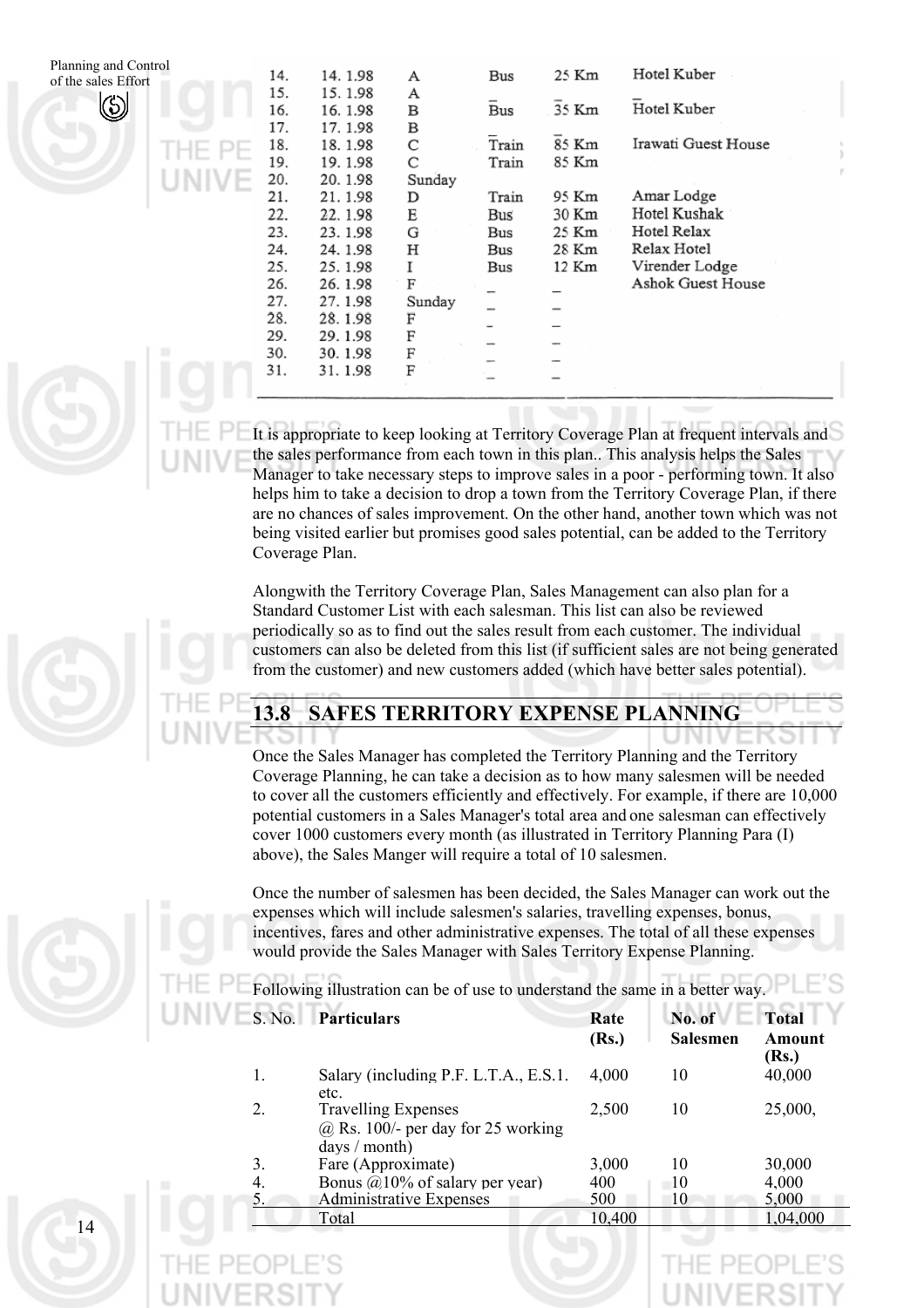Sales Planning Thus Rs. 1,04, 000/- will be the approximate sales Territory Expanse Planning for the Sales Manager for one month. For complete year, it will be Rs.  $1,04,000X13 =$ Rs.13,48,000/-

### **Activity 3**  IF PFOPLE'S

Given below are the expected monthly expenses per sales men. Design the total Territory Expenses Planning for the year supposing you have 7 salesmen.

| S. No. | <b>Particulars</b>         | <b>Expenses (Rs.)</b>   |
|--------|----------------------------|-------------------------|
|        | Salary                     | $5,000$ p.m.            |
| 2.     | Fare                       | $5,500$ p.m.            |
| 3.     | <b>Travelling Expenses</b> | Rs. 135 per day         |
| 4.     | <b>Bonus</b>               | 10% of salary, per year |
| 5.     | Administrative Expenses    | 750 p.m.                |

However, with the growth in the number of customers and / or increase in frequency of visits to the same customers, the Sales Manager may have to select more salesmen and thus his Sales Territory Expense Planning may undergo a change. The Sales Territory Expense Planing may invite changes because of some more reasons. These are:

- i) The Sales Manager may reduce the territory of a salesman to allow for more concentrated working. This will reduce the expenses on travelling and the total Sales Territory Expense Planning will be reduced. While doing this, let us remember that a sales manager should not reduce the territory of a salesmen just to reduce his expenses He / She should strike a balance between the territory, its sales potential and the expenses.
- ii) The sales Manager may have to discontinue some salesmen because their sales performance in not upto the mark.
- iii) Let us now try to understand what controls a sales manager can exercise for optimum results and for improved performance of his salesmen. It would be worthwhile to add here that the most important aspect of sales manager's job is to exercise effective controls. In other words controls are the key to effective sales planning or sales management.

# **13.9 CONTROL SYSTEMS**

What do we mean by control ? Control is checking and evaluating the difference between what was planned and what was actually done and achieved. A sales manager has to analyse the qualitative as well as the quantitative data about his salesmen to exercise effective controls the qualitative aspect of controls can be exercise to gauge the salesmen's attitude towards his, customers, company and to supervise his territory knowledge, the knowledge, about his customers, the knowledge about his products, and competitors product knowledge, his communication skills, his presentation skills, his leadership qualities etc.

All these qualitative data about his salesmen can be analysed while working in the field with the salesmen. A sales manager should call-on the customers with the salesmen, should travel with them using the same mode of travel and should interact with his salesmen as much as possible.

The quantitative data is available from the salesman's daily reports and his territory coverage plan. The sales manager can analyse the number of customers being called by the salesmen on day - to - day basis, the value of the business received by the salesmen, the expenses made and the ratio of sales to expanses.



JIVERS

 $\vdash$  PF(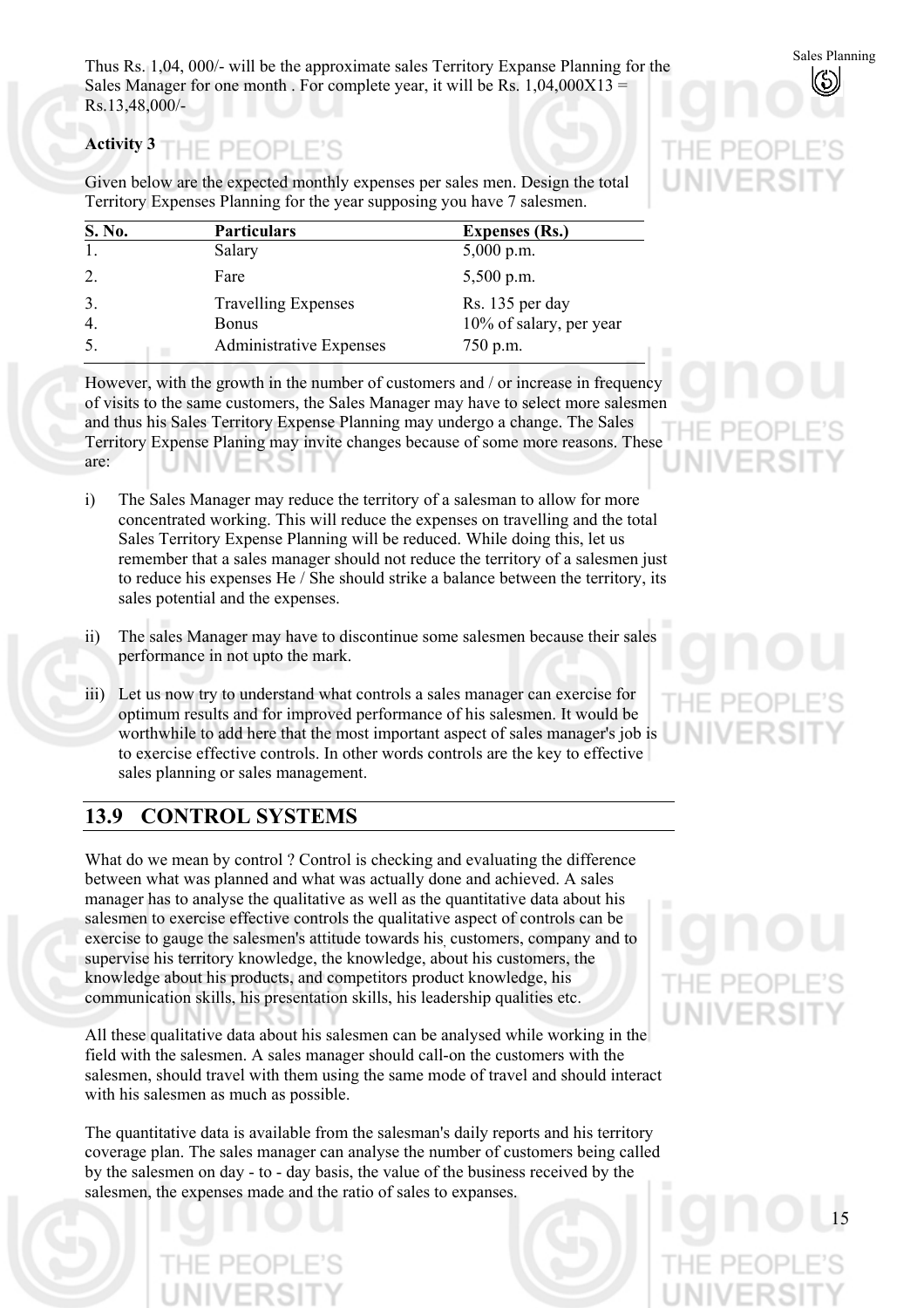As we can see, the sales manager can have the qualitative and quantitative data about all his salesmen. Thus a sales manager can analyse the difference between what was planned to be achieved and what has actually been achieved in terms of customers calls, business produced, expenses made and proper communication of messages about the product to the customers.

Once the sales manager has analyed all these data, he can take corrective actions. He can ask the salesman to improve his daily average of customers contacted, or to improve value of orders generated or to improve his communication etc. He can also ask his training manager to conduct the salesman's training in a particular aspect where he found the salesman weak.

# **13.10 IMPROVING TERRITORY PRODUCTIVITY**

For obtaining maximum productivity out of 2 sales territories, it is essential that the sales force lay emphasis on its effective management, than on mere coverage. In practice its means that sales territories be mapped and managed on profit oriented basis taking into consideration, the following points:

profit contribution made by different customers, clarity of approach to account development, as well as to small/marginal customer.

- profit generators and detractors in the territory.
- allocation of sales, marketing and other resources based on territory's profit contribution potential.
- effective utilization of sales force time.

The process of improving territory production, therefore, requires establishment of a system of monitoring and review of the sales territory.

The system should focus on:

•

- a) Sales territory performance in terms of its market potential, resources deployed and required, and profit contribution potential.
- b) Sales force itinerary planning, covering call planning, journey planning, appointment scheduling, preparation and usage of sales aids and equipment during sales calls, and post call planning.
- c) Documentation of customer call records, daily activity reports, cost and time on. various activities, market intelligence, etc.
- d) Individual sales person's productivity.

In brief, attention to every single profit detractor and timely action on all profit generators helps a company to optimise the sales territory; productivity. Superior quality of the sales force <sup>f</sup>acilitates in the attainment of this goal.

## **Activity 4**

A) Check whether the following statements are true or false:  $\Box$ 

| <b>Statement</b> | True/False |
|------------------|------------|
|                  |            |

……………………

…………………

- 1) The emphasis in the concept of the sales territory is upon the emphasis in the concept of the sates terms of is upon<br>the geographical area in which a sales person works
- 2) Good territorial design allows sales personnel to spend sufficient time with customers and prospects and minimizes non-selling time
- As a rule, sales territories should be very large in order to make sure each sales person has adequate sales potential

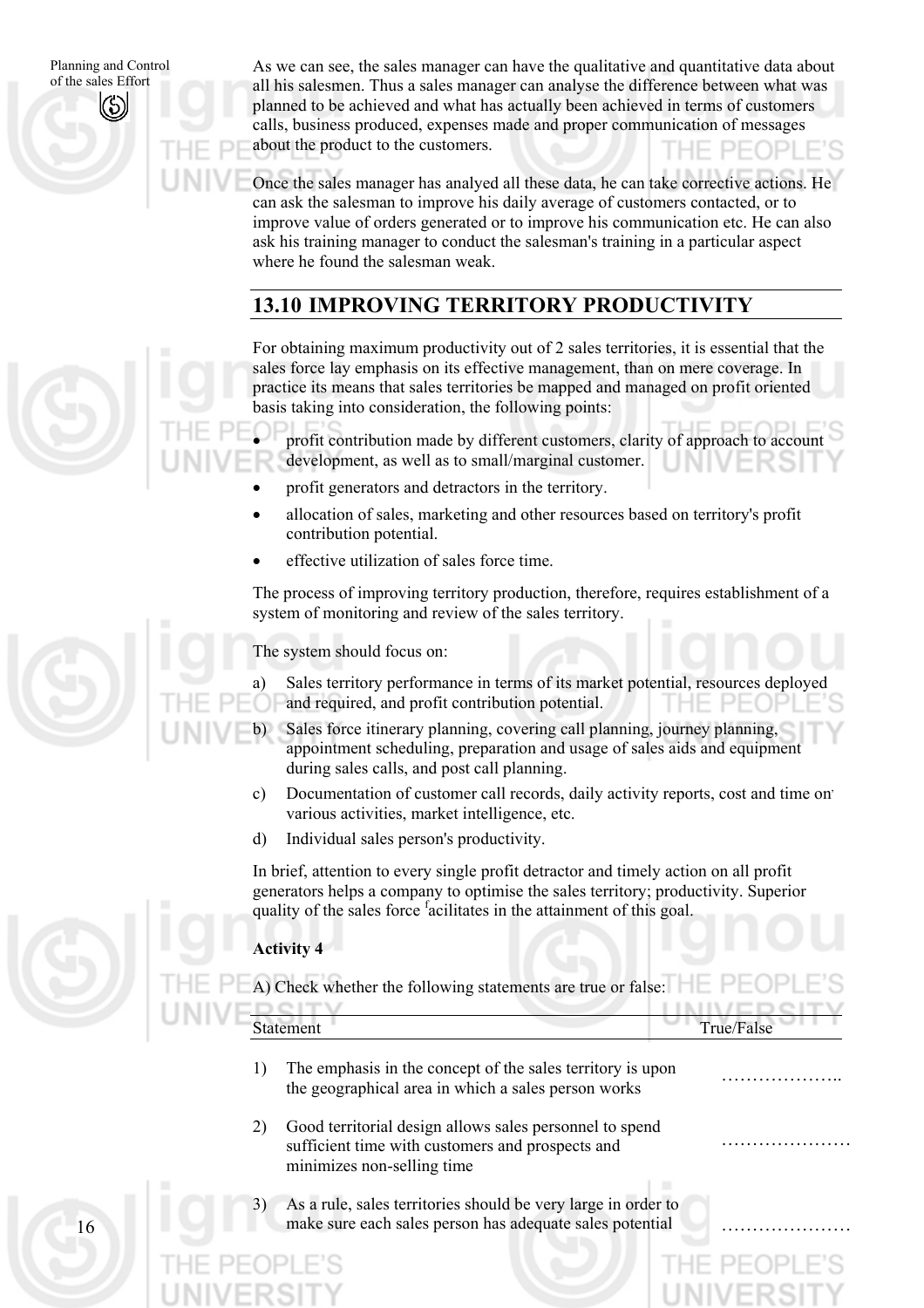Sales Planning Which will give him or her incentive to spend maximum effort

- 4) Differences in territory coverage difficulty represent differences in the work required of sales person. PEOPLE'S
- 5) Establishing sales territories assures proper market coverage
- B) Tick the most appropriate answer:
- 1) Ideally the optimum territorial arrangement is achieved by establishing territories so that there is an equalising among territories of
	- a) Market potentials
	- b) Sales potentials
	- c) Sales person's workload
	- d) Selling expenditure
	- e) Incremental sales per selling rupee
- 2) The main reason for establishing sales territories is to
	- a) secure optimum market coverage
	- b) reduce selling expenses
	- c) facilitate planning and control of selling operations
	- d) improve sales force performance and morale
- 3) In deciding how many sale territories, a sales manager
	- a) should estimate the percentage of the total sales potential that each sales persons, on
	- b) an average should be capable of realizing and proceed from that point
	- c) should use the major competitor's territories as the basic starting point
	- d) should first find out how many good sales persons are available
- 4) Among other things, revising territories to adjust for differences in territory coverage on account of differences in workload involves:
	- a) estimating the time required for each sales call
	- b) deciding call frequencies
	- c) calculating the number of calls possible within a given time period
	- d) determining the length of non-selling time between calls
	- e) all of the above
- 5) Profitable management of sales territories helps in matching selling efforts with:
	- a) sales person's assignments
	- b) selling expenses
	- c) marketing plans
	- d) sales opportunities

## **Check Your Answers**

- A) I (False), 2(False, 3(False), 4(True), 5(False)
- B) l(e), 2 (c), 3(a), 4(e), 5(d)

**13.11 SALES PROGRAMME PLANNING** 

While undertaking this planning, the Sales Manager plans as to what each of his salesmen should do and when should he do it. All this is planned with the object ive of meeting the objectives i.e. the sales targets.

......................................................................................................................................... ......................................................................................................................................... ........................................................................................................................................

Primarily, this planning includes the activities like.

Putting up point of sales material like danglers, posters, stickers, billboards etc. at



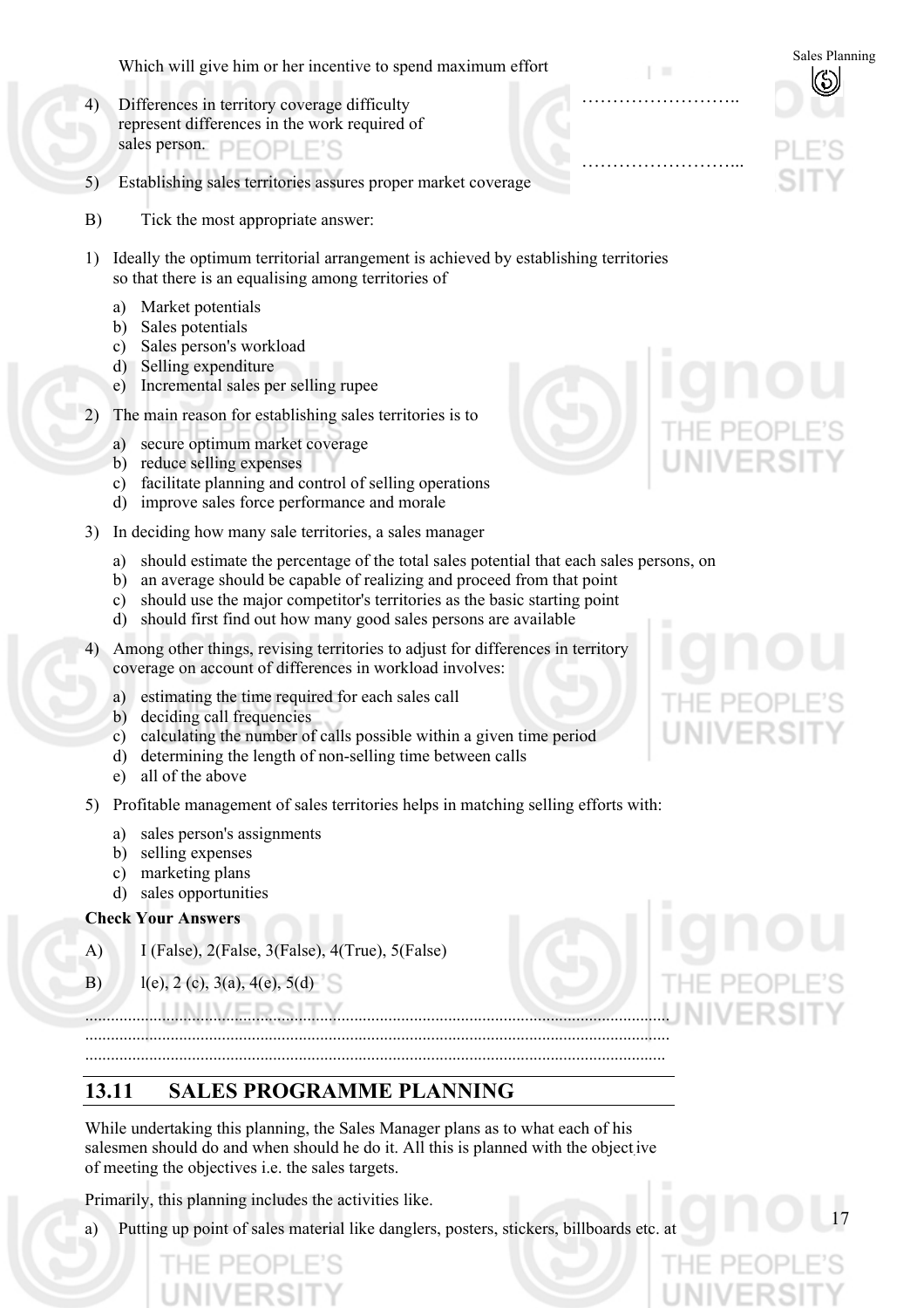retail counters.

c)

Improving shop window display like arranging product packs attractively in the glass windows at retail shops.

Conducting outside the shop promotion like distributing gifts to the customers who purchase their product or distributing coupons for some discounts or free goods to customers.

- d) Conducting demonstrations like demonstrating the actual performance of a product like a Juicer, Mixer Grinder, at a shopping complex.
- e) Sampling programme like distributing free samples of the product ( a new detergent) to some housewives in a colony.
- f) Presentation on the performance and benefits verbally to a group of potential customers.

# **13.12 PLANNING SALES MANAGER'S N ITINERARY**

For achieving the product-wise and thus value-wise sales planning, the Sales Manager should plan his tour or work plan quite objectively. Before he goes on tour or to work with a salesman, he should find answers to questions like

a) Why is he going there?

- b) What is he going to do there?
- c) What he will achieve?
- d) What has been the performance of the salesman he is going to work with?
- e) What are his developmental objectives for the salesman?

Generally, in any given area, 60 percent of the members of a team are average producers of sales, 20 percent are above average and 20 percent are below average performers. Usually the Sales Managers work more with either the above average or below average performers. In the process, they neglect the average performers who bring about the major chunk of the business. Therefore, the sales managers should concentrate more of their time on this group of salesmen who will mostly do an adequate job.

Apart from this, a sales manager should have a TOUR PLAN, which should elaborate on who is he going to visit, why and how many days he will spend with each salesman. It need not necessarily be a standard of two days, work with each salesman, it should be four days with one and only one day with other salesman, depending upon the performance and development objectives for each salesman.

A Sales Manager should circulate his tour plan to other departments within the organisation. This will enable other departments to voice their concerns to be discussed with a particular salesman. This way a lot of unnecessary correspondence can be avoided and full advantage of Sales Manger's tour can be taken by the organisation.

In a nutshell, while planning his own tour plan, the Sales Manager should know WHERE there is a problem and he should go there, WHY there is the problem, he should investigate when he is there, and HOW & WHEN to solve it.

Therefore, what is needed for a high level of Sales Planning is

- i) Customer definition and classification
- ii) Product-wise emphasis - which products should receive high priority.
- iii) Self training in selling skills and product knowledge.
- iv) Optimum usage of promotion material like posters, dangles, coupons etc.
- v) New business activity.
- vi) Objectivity in self tour plan.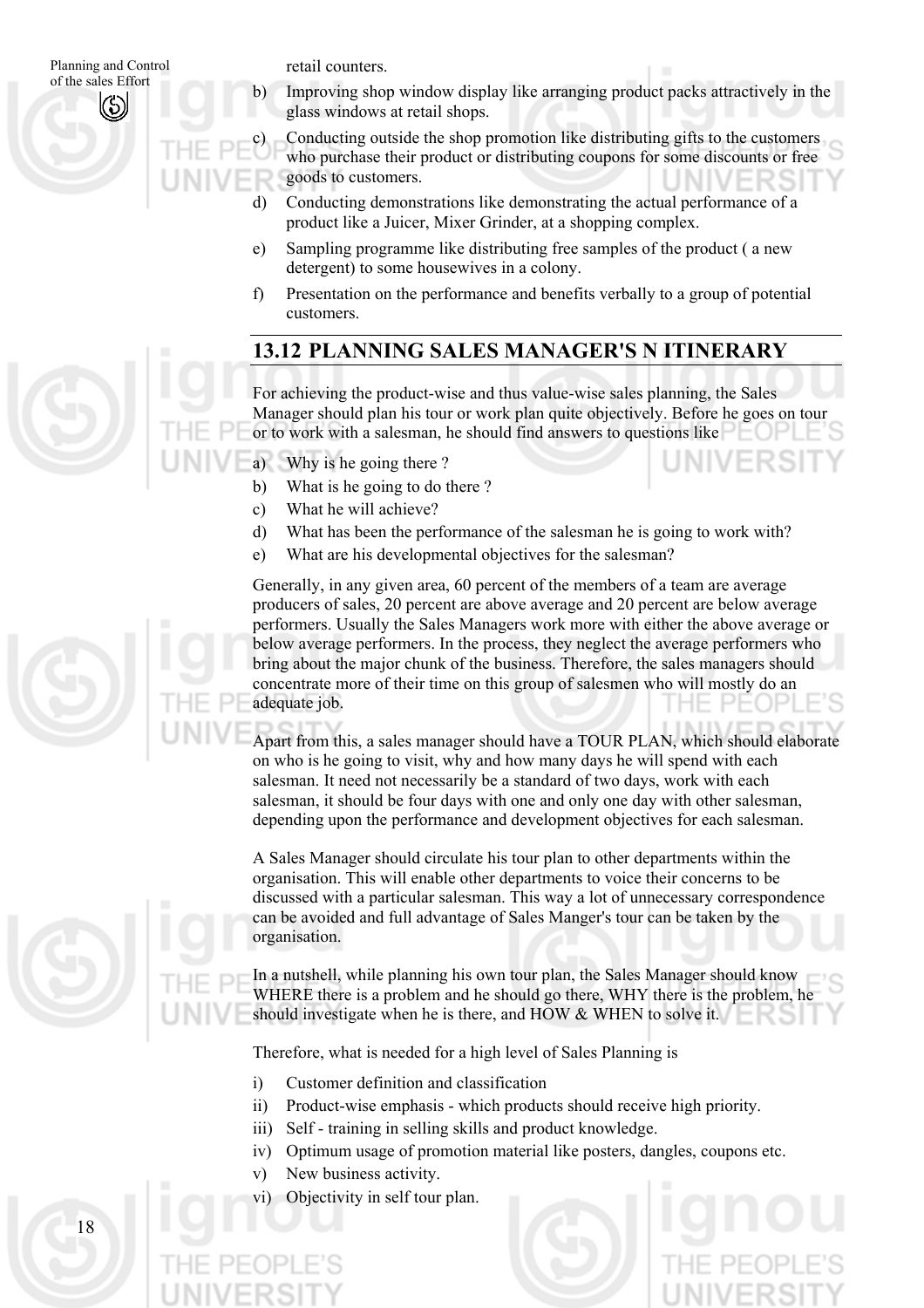# **13.13 SUMMARY**

The function of Sales Management is a specialised function which involves planning, direction and control of personal selling, including recruiting, selecting, equipping, assigning, routing, supervising and motivating the sales force. All this is primarily done to achieve the specific sales objectives, setting which involves a comprehensive Sales Planning process. Various steps in this process are (1) Product-wise Sales Planning (2) Territor} Planning (3) Territory coverage Planning (4) Sales Territory Expenses Planning (5) Control Systems (6) Sales Programme Planning (7) Planning Sales Manager's Own Itinerary.

Product-wise Sales Planning consists of identifying the Market Potential, Sales Potential and then the Sales Forecasts. The Sales forecasts are compiled after though study of customers, their size and their buying behaviour. Territory Planning is done by analysing each salesman's capacity to work, identifying frequency of calls per month, building in parity in sales potential, minimising travel time  $\&$  expenses, and deciding on proper headquarters.

Territory Coverage Planning should be standardised and it should be made on a sheet of paper where the contact point and address of the salesman should also be indicated. Frequent review of this plan should also be made so as to accommodate necessary changes of towns and customers.

Sales Territory Expense Planning is done once all the planning as listed above is properly done. After deciding the number of salesmen required, a Sales Manager can workout the expenses. A Sales Manager can add or discontinue salesmen depending upon the requirements which may alter his Sales Territory Expense Planning. This planning also helps a Sales Manager to operate proper control systems.

Sales Programme Planning involves planning the efficient and optimum use of various Sales Promotion measures like putting up point of sales material, Improving shop window display, conducting, demonstrations, distribution of samples etc.

A Sales Manager should also plan his own itinerary well - he should be clear as to what is his tour objective, why is he going there, what will he achieve on tour etc. A Sales Manager should devote more of his time with average performers, and should circulate his TOUR PLAN to other departments.

# **13.14 KEY WORDS**

**Sales Territory:** An area of responsibility for an individual sales person to develop sales in it.

**Sales Territory Design:** The means of allocating customers or group of customers as a basis for assignment to a sales person to achieve sales objectives. This is usually on a geographical, product or market basis or on a combination of these basis.

**Sales Plan:** A determinant of personal selling strategy reflecting a clear understanding of overall company goals and market characteristics, and incorporating techniques and information which will allow for more effective decisions in eliciting competitive success.

**Process of Sales Plan :** It is in three stages. Firstly, prepare sales forecasts and budgets on the basis of identified firm's market. Its sales potential by product line, geographic area or customer type. Therefore, divide the market into territories so that sales effort can be allocated most effectively to current and potential customers. Finally, set quotas as a means of guiding and motivating salesmen, as well as a means of controlling and evaluating their effort.

# **13.15 SELF-ASSESSMENT QUESTIONS**

- 1) How does sales forecasting help in sales planning suggest atleast five requirements of a sales manger in which sales forecasting can be of help
- 2) What specific points you would consider while territory planning. Explain each of them, briefly.



# VFRSI